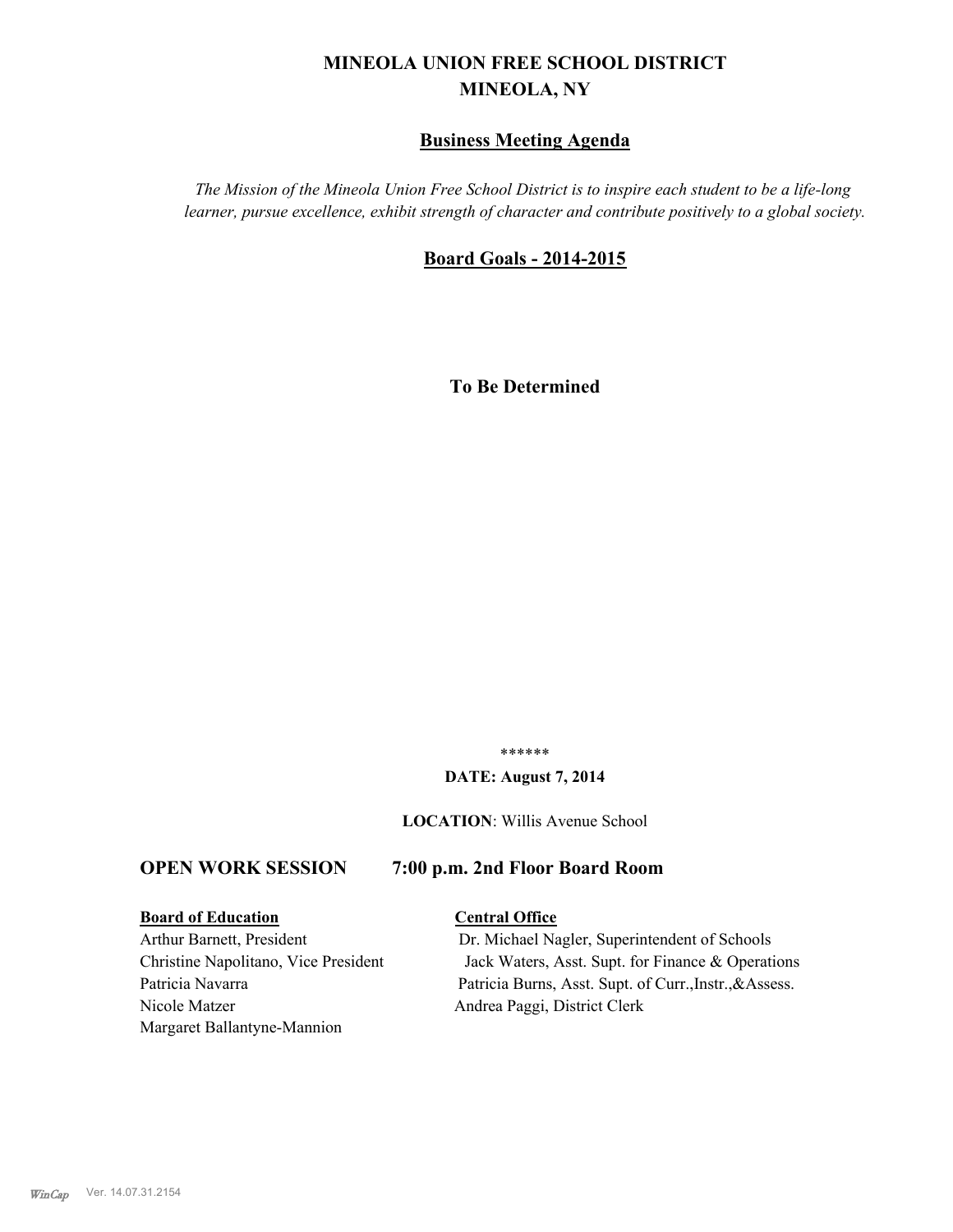**A. Call to Order B. Pledge of Allegiance C. Reading of Mission D. Moment of Silent Meditation**

**E. Dais & Visitor Introductions**

**F. High School Student Organization Report**

**G. BOE Reports**

**a. Comments from Board Trustees**

**b. Comments from Board President**

**c. Comments from Superintendent**

**H. Old Business**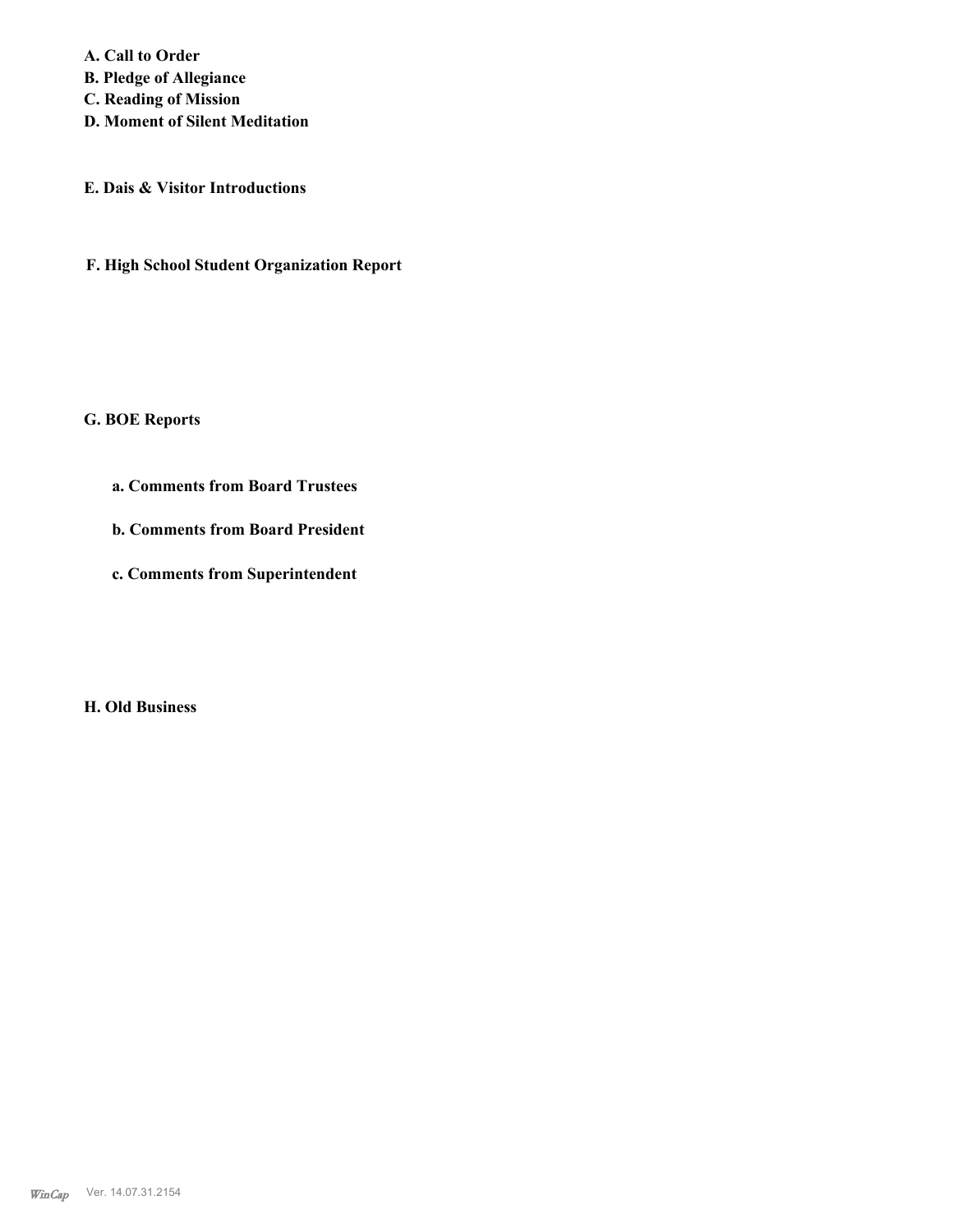#### **I. New Business**

### **2014- 2015 Tax Levy Affidavit**

**RESOLUTION # 6-BE IT RESOLVED** that the Mineola Board of Education adopts the tax levy of \$79,045,241 to be raised by taxation for the Mineola UFSD of the Town of North Hempstead, Nassau County, New York for the 2014- 2015 school year to be levied upon the taxable property of the said school district as said property has been certified to by the Board of Assessors for the said school year.

| <b>Motion:</b><br>Second: |     |
|---------------------------|-----|
| Yes:                      | No: |
|                           |     |
|                           |     |
|                           |     |
| Passed:                   |     |

### **Approval of CAP- Risk Assessment Update**

**RESOLUTION # 7 -BE IT RESOLVED** that the Board of Education of the Mineola Union Free School District hereby accepts the Corrective Action Plan ("CAP") related to the Risk Assessment Update and hereby instructs the Assistant Superintendent for Finance and Operations to file such a plan with the NYSED Office of Audit Services.

| <b>Motion:</b><br>Second: |     |  |
|---------------------------|-----|--|
| Yes:                      | No: |  |
|                           |     |  |
|                           |     |  |
|                           |     |  |
|                           |     |  |
| Passed:                   |     |  |

# **Approval of CAP-Agreed Upon Procedures- Purchasing**

**RESOLUTION # 8 -BE IT RESOLVED** that the Board of Education of the Mineola Union Free School District hereby accepts the Corrective Action Plan ("CAP") related to the Agreed Upon Procedures Report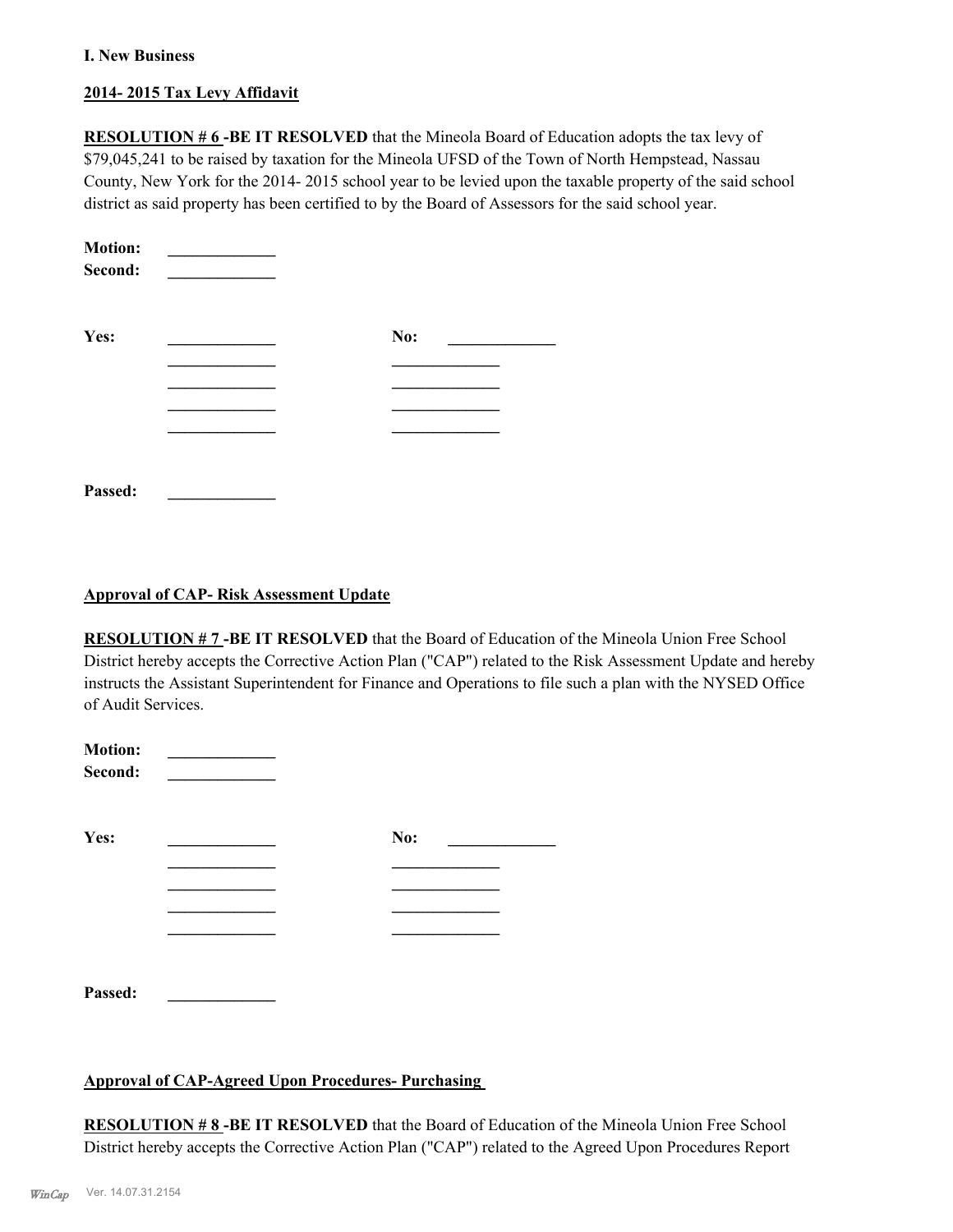related to the District's Purchasing procedures and hereby instructs the Assistant Superintendent for Finance and Operations to file such a plan with the NYSED Office of Audit Services.

| <b>Motion:</b><br>Second: |     |
|---------------------------|-----|
| Yes:                      | No: |
|                           |     |
|                           |     |
|                           |     |
|                           |     |
|                           |     |
| Passed:                   |     |

#### **Standard Work Day and Reporting**

**RESOLUTION #9 - WHEREAS, the District has been advised that Resolution #1 adopted by the Board at** the July 1, 2014 Reorganization Meeting pursuant to 2 NYCRR 315.4 ("Standard Work Day and Reporting Resolution") incorrectly indicated that the District Treasurer and the District Clerk participate in the District's time keeping system,

**NOW THEREFORE BE IT RESOLVED,** that the Board of Education of the Mineola UFSD hereby adopts the annexed Standard Work Day and Reporting resolution (RS 2417-A) in place and instead of the aforesaid Resolution  $# 1$ , and be it further

**RESOLVED,** that the Superintendent of Schools is authorized and directed to effect such changes in District records and reports as may be required as a result of the adoption of the foregoing resolution, including posting of such Resolution and submission to the NYS Employees' Retirement System as required by law.

| <b>Motion:</b><br>Second: |     |
|---------------------------|-----|
| Yes:                      | No: |
|                           |     |
|                           |     |
|                           |     |
|                           |     |
|                           |     |
| Passed:                   |     |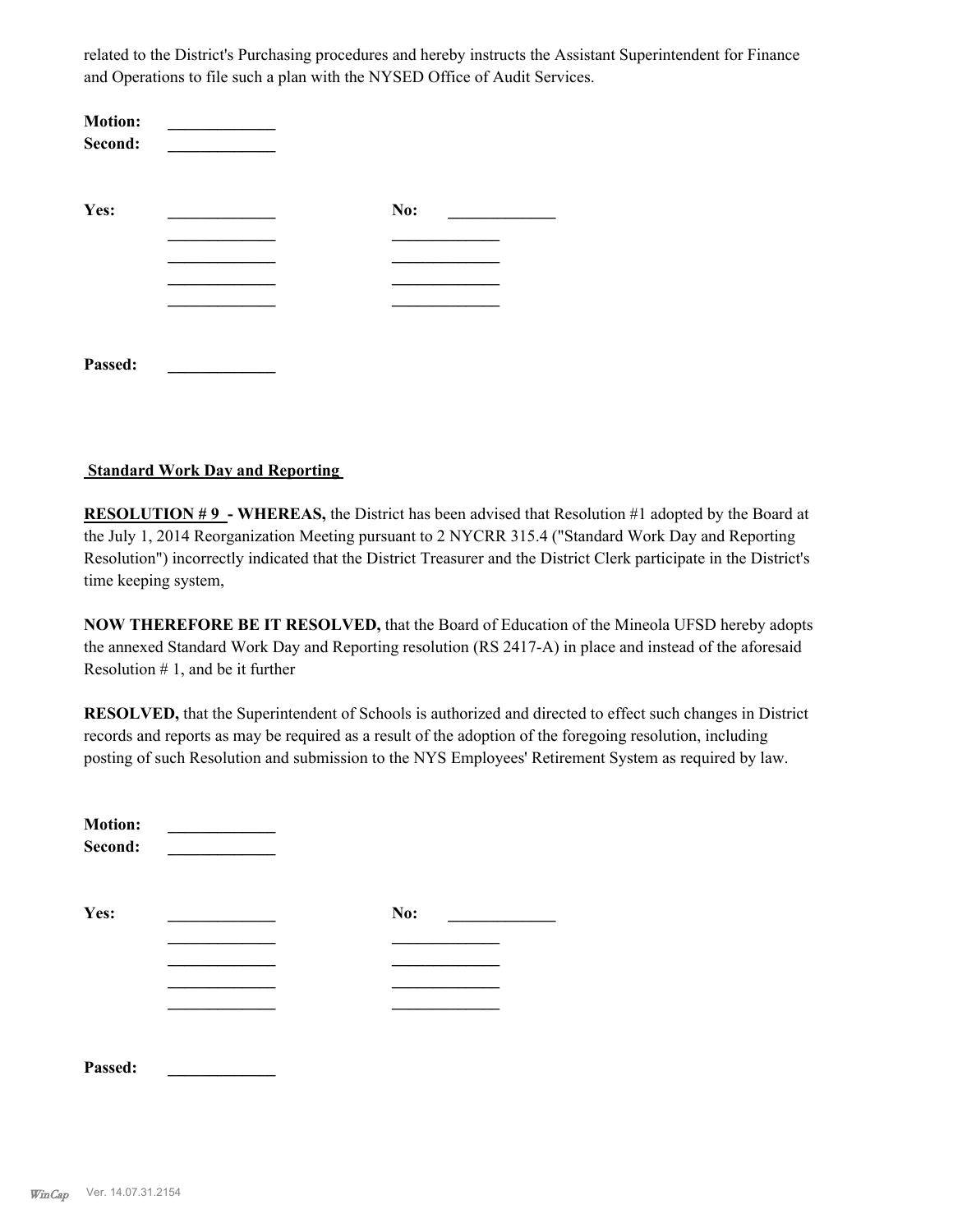#### **Amendment to the Harbor Day Care Lease**

**RESOLUTION # 10-BE IT RESOLVED** that the President of the Board of Education of the Mineola UFSD is authorized to execute the agreement and second amendment to the Lease Agreement (dated July 5, 2012) with Harbor Day Care Center, Inc.

| <b>Motion:</b><br>Second: |     |  |
|---------------------------|-----|--|
| Yes:                      | No: |  |
|                           |     |  |
|                           |     |  |
|                           |     |  |
|                           |     |  |
|                           |     |  |
| Passed:                   |     |  |

#### **Accept donation**

**RESOLUTION # 11- BE IT RESOLVED** that the Board of Education accepts the donation of \$1400.00 from the Mineola Music Parents Association to the Fine and Performing Arts Department and makes an appropriation increase adjustment to Budget code: 2110.200.00.2400.

| <b>Motion:</b><br>Second: |     |
|---------------------------|-----|
| Yes:                      | No: |
|                           |     |
|                           |     |
|                           |     |
|                           |     |
|                           |     |
|                           |     |

**Passed: \_\_\_\_\_\_\_\_\_\_\_\_\_**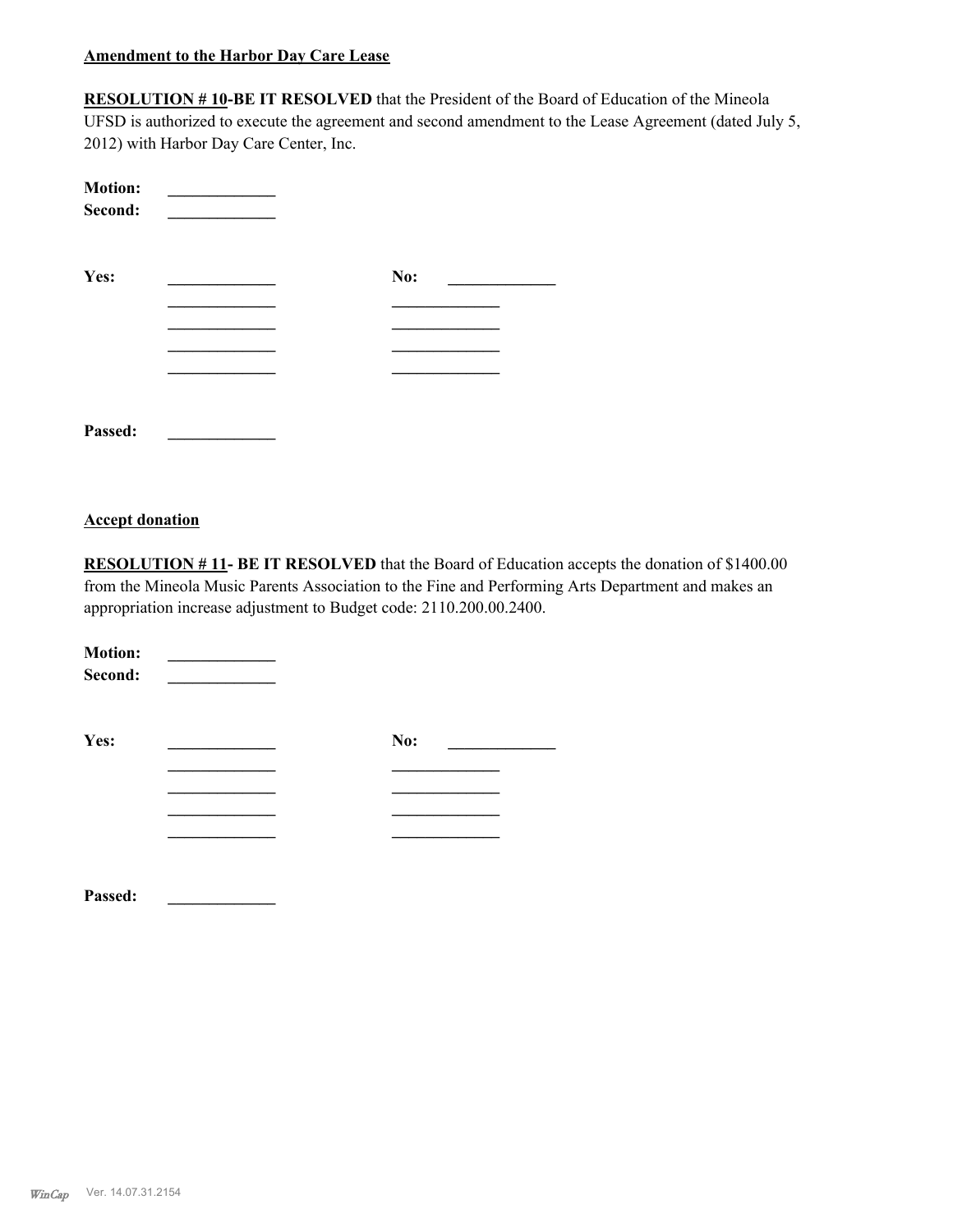#### **J. Consensus Agenda**

**RESOLUTION # 12 - BE IT RESOLVED** that the Board of Education approves the consensus agenda items J.1.a. through J.7.b., as presented.

| <b>Motion:</b><br>Second: |     |  |
|---------------------------|-----|--|
| Yes:                      | No: |  |
|                           |     |  |
|                           |     |  |
|                           |     |  |
|                           |     |  |
| Passed:                   |     |  |

#### 1. **Accepting of Minutes**

That the Board of Education accepts the minutes of the July 1, 2014 Reorganization Meeting,and the July 1, 2014 Workshop Meeting as presented. a.

### 2. **Instruction**

- a. Appointments Instruction
- That the Board of Education approves the appointment of Catherine Wheeler, to the position of leave replacement for Bridget Murphy, Chairperson-CSE/CPS & Sum Sch Princ/Asst, starting approximately September 22, 2014 to on or before June 30, 2015, with a salary of \$600 per day. 1.
- The Board of Education approves the appointment of Laura Pombonyo, to the position of Parttime (.2) Home and Careers Teacher, effective September 1, 2014 to June 30, 2015. Salary: .2 of MA+30, Step 2, \$75,873 equalling \$15,175. 2.
- The Board of Education approves the amendment of Cynthia Kopp's salary from MA+50, Step 5, \$88,526 to MA+50, Step 4, \$85,374. 3.
- The Board of Education approves the appointment of Stephanie Nunez, to the position of Leave Replacement Elementary Teacher for Lisa Fiocco, effective September 1, 2014 to June 30, 2015. Salary: MA, Step 1, \$68,282. 4.
- The Board of Education approves the appointment of Nicole Destefano, to the position of Leave Replacement English Teacher for Maureen Connolly, effective September 1, 2014 to June 30, 2015. Salary: MA, Step 1, \$68,282. 5.
- The Board of Education approves the appointment of Sarah LaSorsa, to the position of Part-time (.6) Music Teacher, effective September 1, 2014 to June 30, 2015. Salary: .6 of BA, Step 1, \$58,706 equalling \$35,224. 6.
- The Board of Education approves the appointment of John Fretz, to the position of part-time (.6) Social Studies Teacher, effective September 1, 2014 to June 30, 2015. Salary: .6 of BA+15, Step 2, \$63,931 equalling \$38,359. 7.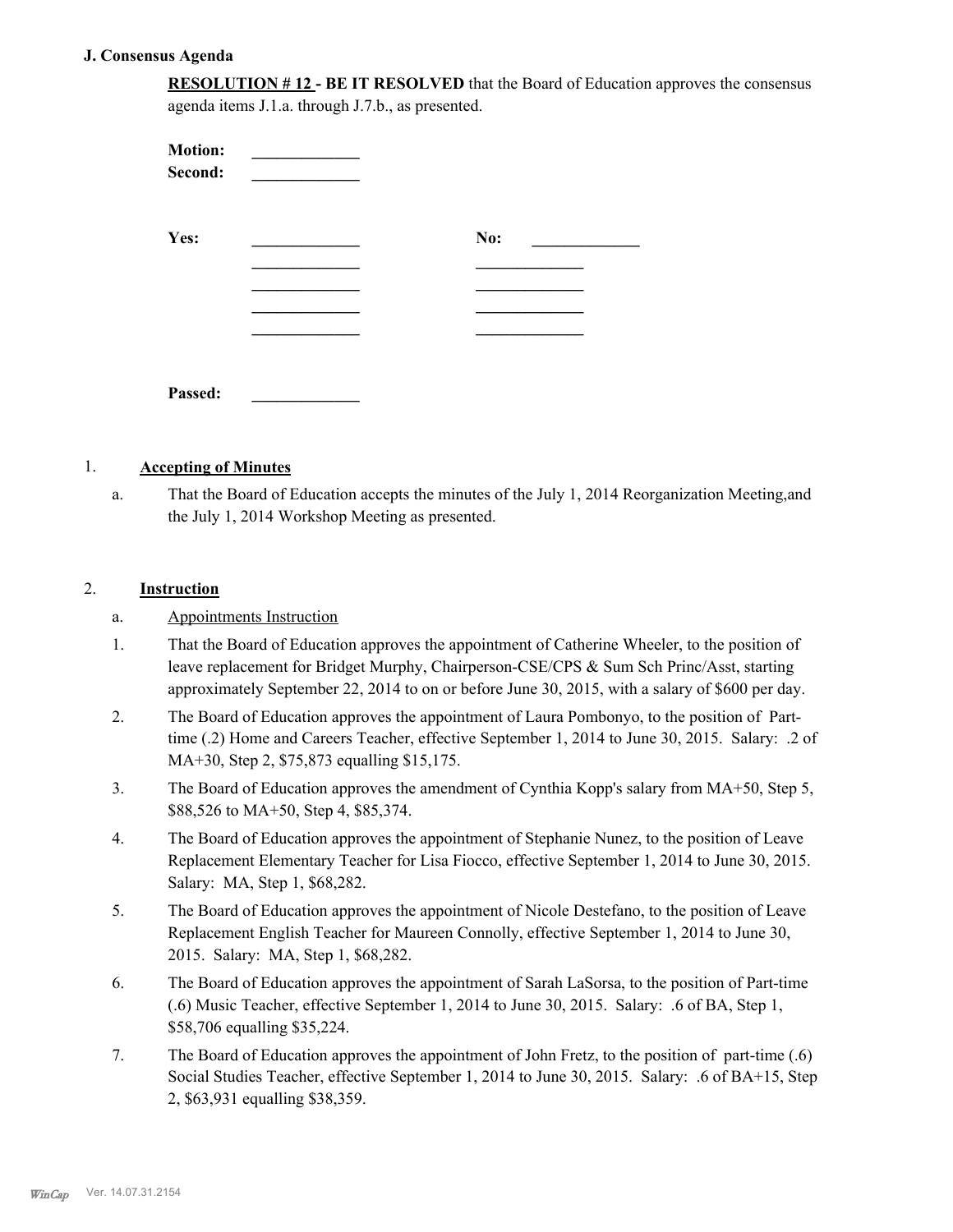- The Board of Education approves the appointment of Hilary Pavels, to the position of part-time (.6) Physical Education Teacher, effective September 1, 2014 to June 30, 2015. Salary: .6 of MA, Step 2, \$71,246 equalling \$42,747. 8.
- The Board of Education approves the appointment of Heather Hazen, to the position of part-time (.6) Reading Teacher, effective September 1, 2014 to June 30, 2015. Salary: .6 of MA+30, Step 9, \$97,544 equalling \$58,526. 9.
- Appointment(S) Sub Teacher per diem b.

The Board of Education accepts the following individual(s) as Per Diem Substitute Teacher(s) for the current school year, at a daily rate of \$100.00 per day; and retirees at a daily rate of \$125.00 per day.:

|    | <b>EMPLOYEE NAME</b> | <b>EMPLOYEE CERTIFICATION</b> |
|----|----------------------|-------------------------------|
| 1. | Laura P. Pombonyo    | Nursery/K/Grades 1-6          |
| 2. | John E. Fretz        | Social Studies 7-12           |
| 3. | Sarah K. LaSorsa     | Music                         |
| 4. | <b>Hilary Pavels</b> | Physical Ed                   |
|    |                      |                               |

- c. Appointments 45 Day Subs
- The Board of Education approves the appointment of Lisa Calder, to the position of 45 Day Substitute School Counselor for Stephanie Honig, starting approximately September 12, 2014 to on or before June 30, 2015. Salary: Days 1-20, \$100.00, Days 21-39 \$110.00, Days 40-45 \$120, Day 46 MA, Step 1, \$68,252, contract salary pro-rated. 1.

#### d. Appointment(S) Perm Sub

- The Board of Education approves the appointment of Laura P. Pombonyo, to the position of parttime (.8) Permanent Substitute Teacher, effective October 1, 2014 to May 31, 2015. Salary: \$80 per day. 1.
- The Board of Education approves the appointment of John E. Fretz, to the position of part-time (.4) Permanent Substitute Teacher, effective October 1, 2014 to May 31, 2015. Salary: \$40 per day. 2.
- The Board of Education approves the appointment of Sarah LaSorsa, to the position of part-time (.4) Permanent Substitute Teacher, effective October 1, 2014 to May 31, 2015. Salary: \$40 per day. 3.
- The Board of Education approves the appointment of Hilary Pavels, to the position of part-time (.4) Permanent Substitute Teacher, effective October 1, 2014 to May 31, 2015. Salary: \$40 per day. 4.
- Appointment(S) Summer Special Education That the Board of Education approves the following staff members for the Summer Special Education Program e. POSITION EMPLOYEE NAME STEP STIPEND
- 1. Nurse sub Celeste Cirigliano  $$56.91$

#### Appointment(S) Band Camp f.

That the Board of Education approves the following staff members for Band Camp, a self funded program. (Salary, hourly summer wages are based on the MTA contractual rates):

| <b>POSITION</b>                | <b>EMPLOYEE NAME</b> | <b>STEP</b> | <b>STIPEND</b> |
|--------------------------------|----------------------|-------------|----------------|
| Rockette Director              | Nicholas A. Ashley   |             | \$1,251.00     |
| <b>Instructional Chaperone</b> | Richard J. Tarantola |             | \$834.00       |
| <b>Instructional Chaperone</b> | Ashley Sandy         |             | \$834.00       |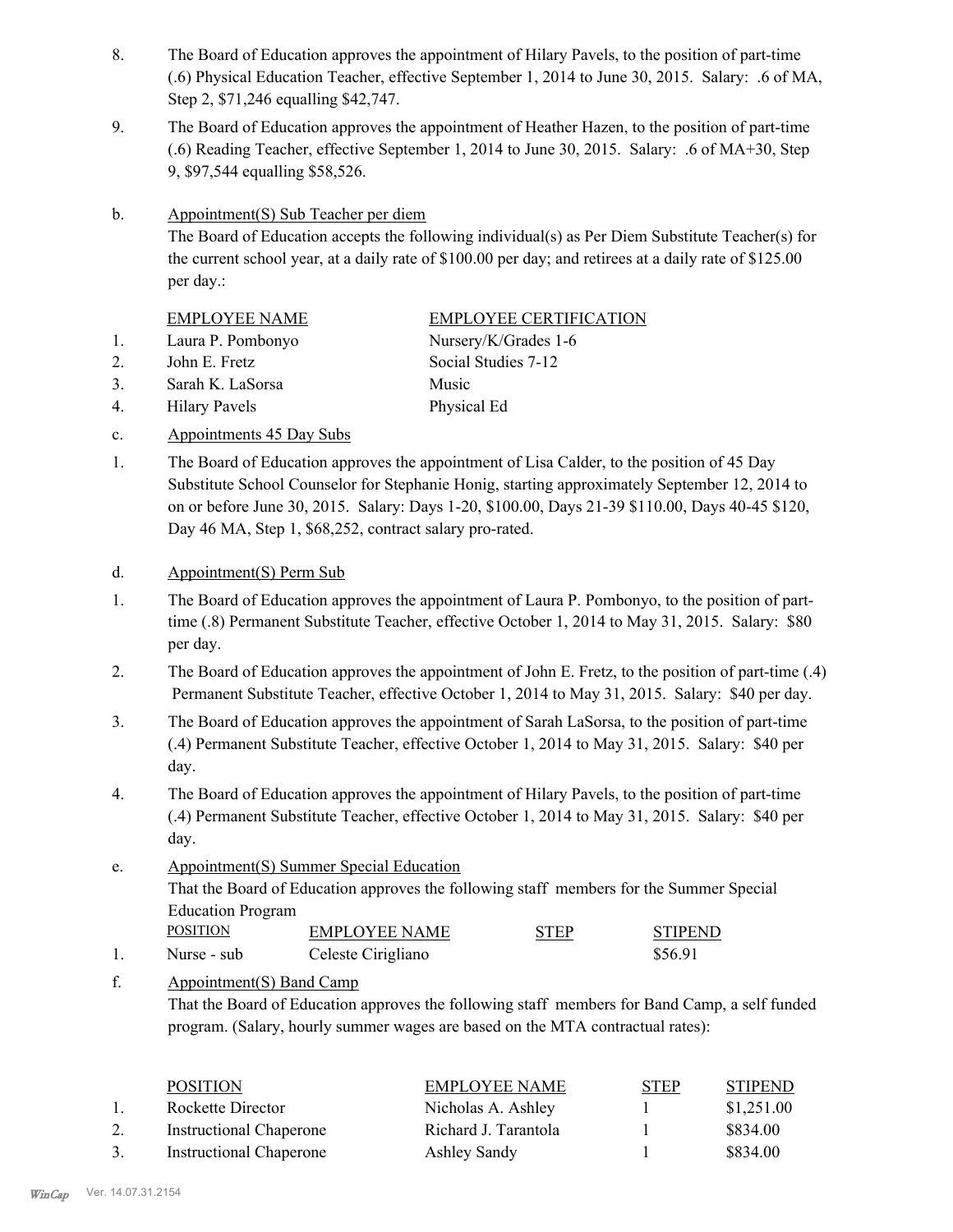|    | <b>POSITION</b>                | <b>EMPLOYEE NAME</b> | <b>STEP</b> | <b>STIPEND</b> |
|----|--------------------------------|----------------------|-------------|----------------|
| 4. | <b>Instructional Chaperone</b> | Kevin Merino         |             | \$834.00       |
| 5. | <b>Instructional Chaperone</b> | Jack T. Fiore        |             | \$834.00       |
| 6. | Chaperone                      | Marko Lisonek        |             | \$730.00       |
|    | EMT                            | Lauren S. Bonilla    |             | \$730.00       |

# 3. **Instruction: Contracted**

a. That the Board of Education approves the Instructional Services Agreement between Henry Viscardi School and the Mineola UFSD for the 2014- 2015 school year.

## 4. **Instruction: Student Actions**

That the Board of Education approves the following 2014-2015 Marching Band and Guard Overnight Trip: a.

 **Marching Band Championship, Syracuse, NY**- Departure: Friday, October 24, 2014 at 4:00pm Return: Sunday, October 26, 2014 at 9:00pm.

That the Board of Education approves the following 2014-2015 Marching Band and Guard Out of State/ Overnight Trip: b.

**Marching Band Trip to Disney World, Orland Florida: Departure- Friday, February 13, 2015** at 4:00pm - Return: Friday, February 20, 2015.

## 5. **Civil Service**

- a. Appointments
- That the Board of Education approve the appointment of Colleen Peralta, from the position of Account Clerk to Senior Account Clerk, in the Payroll Department of the Business Office, effective July 1, 2014. Salary will be \$70,588 on Step 11. 1.
- b. Leave(s) of Absence
- That the Board of Education approve a paid Medical Leave of Absence to John Bregy Jr, Head Custodian III, at the High School, due to medical reasons, effective July 31, 2014 through September 7, 2014. 1.
- c. Resignation(s)
- That the Board of Education accept, with regret, the resignation of Marie Despirito, Stenographic Secretary for the High School Principal, for the purpose of retirement, effective January 5, 2015. 1.

### 6. **Business /Finance**

# a. **Budget Appropriation Adjustment**

1. That the Board of Education approves the transfer of funds, in the amount of \$114,000 from Budget code: 2110 120 00 0001 to Budget code: 2630 460 00 2930 to cover the annual contract fee for Roble Media (contract approved 7/1/14).

2. That the Board of Education approves the transfer of funds, in the amount of \$45,000 from Budget code: 2110 120 00 0001 to Budget code: 2070 156 00 6430 for additional payments for summer curriculum writing.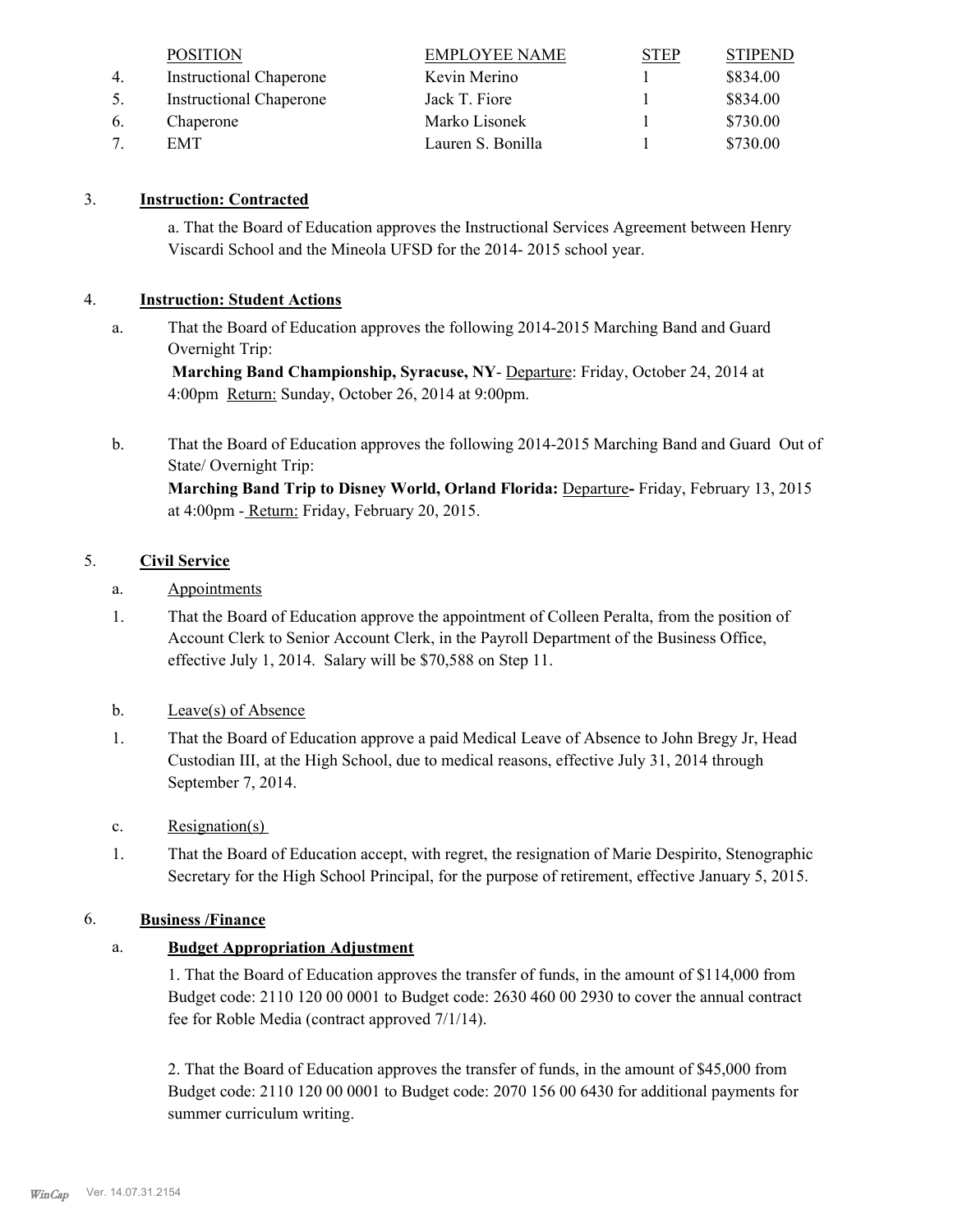# 7. **Business/Finance: Bids**

a.That the Board of Education approves the following bids from the Nassau BOCES Transportation Cooperative for Out of District Transportation for the 2014-2015 school year:

| Vendor                  | <b>School</b>                | Amount  |
|-------------------------|------------------------------|---------|
| Independent Coach Corp  | Crescent School              | \$2,990 |
| Veterans Transportation | LI Hebrew Academy            | \$7,110 |
| Baumann Bus Co.         | St. Anne's, Garden City      | \$3,990 |
| We Transport            | <b>Wellspring Elementary</b> | \$4,900 |

b.That the Board of Education approves the extention of the existing Transportation Contracts for Out of District Transportation for the 2014-2015 school year:

| Vendor        | <b>School</b>                   | Amount   |
|---------------|---------------------------------|----------|
| First Student | St. Martin De Porres            | \$8,010  |
| Acme Bus      | Solomon Schechter, Jericho      | \$3,600  |
| We Transport  | <b>Holy Martyrs</b>             | \$15,000 |
| Suburban bus  | DDI Smithtown (with aide)       | \$30,900 |
| Acme Bus      | Valley Stream Christian Academy | \$11,500 |

### **K. Superintendent's Report**

Superintendent of Schools' Reports for 8/7/14 Presentations:

1. 2014-2015 Board Goals

Superintendent Comments

**L. Public Comments**